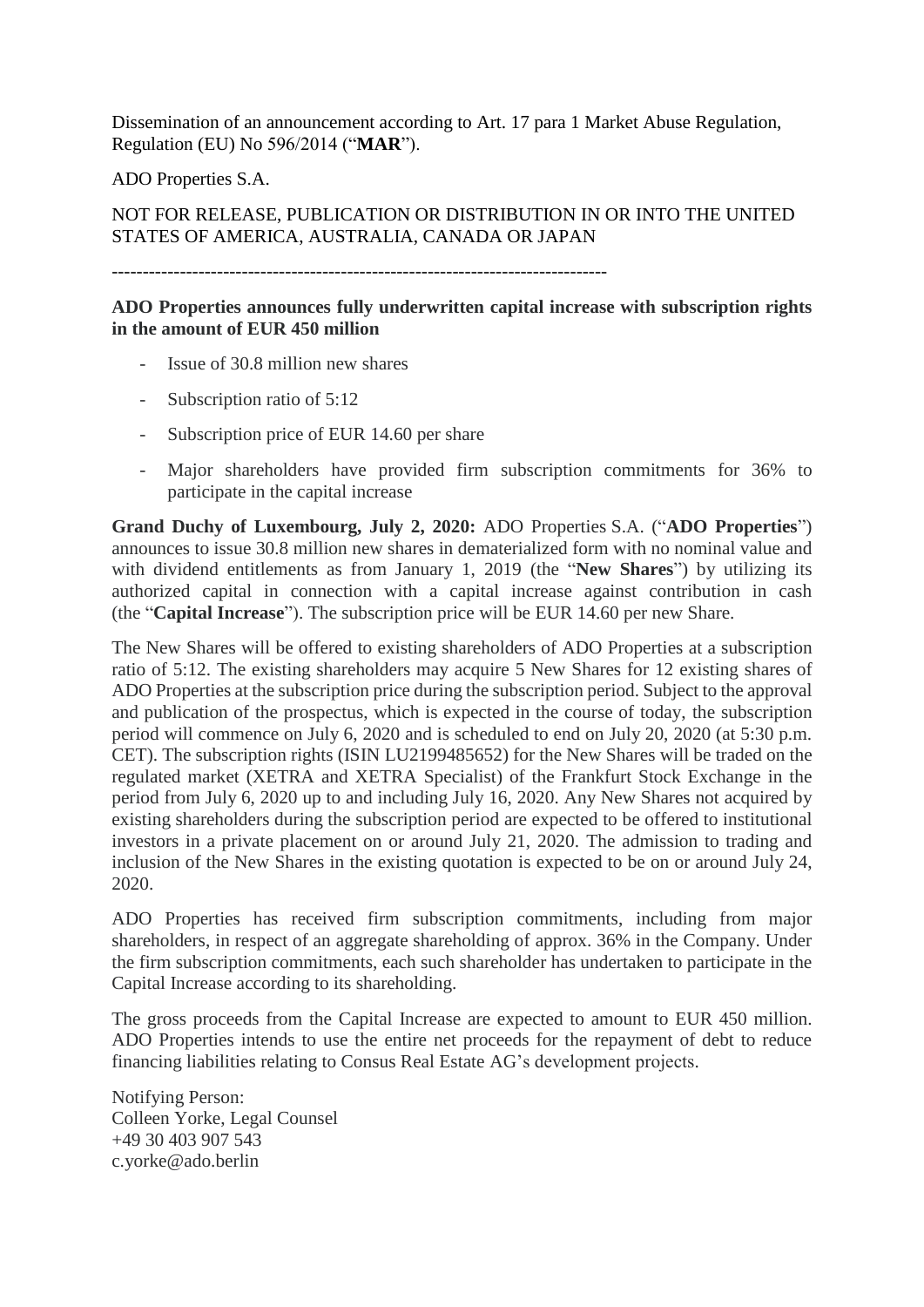## **IMPORTANT INFORMATION**

This release is neither an advertisement nor a securities prospectus and should not be relied upon in making any investment decision to purchase, subscribe for or otherwise acquire any securities. The information and opinions contained in this release are provided as at the date of this release, are subject to change without notice and do not purport to contain all information that may be required to evaluate ADO Properties S.A. ("**ADO Properties**"). No reliance may or should be placed for any purpose whatsoever on the information contained in this release, or any other information discussed verbally, or on its completeness, accuracy or fairness.

This release is not and may not be published, distributed or transmitted in the United States of America, Canada, Australia or Japan. This release does not constitute an offer of securities for sale or a solicitation of an offer to purchase securities of ADO Properties in the United States of America, Australia, Canada, Japan or any other jurisdiction in which such offer, sale or solicitation is unlawful prior to registration or qualification under the securities laws of such jurisdiction. The securities referred to herein may not and will not be offered or sold in Australia, Canada or Japan or to, or for the account or benefit of, any national, resident or citizen of Australia, Canada or Japan subject to certain exceptions.

The securities offered by ADO Properties may not be offered or sold in the United States absent registration under the U.S. Securities Act of 1933, as amended (the "**U.S. Securities Act**") or an applicable exemption from registration. This publication may not be distributed, directly or indirectly, into the United States, other than to qualified institutional buyers under Rule 144A under the U.S. Securities Act ("**Rule 144A**"). Furthermore, outside the United States, this publication may only be distributed, directly or indirectly, to non-U.S. persons within the meaning of Regulation S under the U.S. Securities Act ("**Regulation S**").

In the United Kingdom, this release is only being distributed to and is only directed at persons (i) who have professional experience in matters relating to investments being defined in Article 19(5) of the United Kingdom Financial Services and Markets Act 2000 (Financial Promotion) Order 2005, as amended (the "**FPO**"), (ii) who fall within Article 49(2)(a)-(d) of the FPO, (iii) who are outside the United Kingdom, or (iv) to whom an invitation or inducement to engage in an investment activity (within the meaning of section 21 of the United Kingdom Financial Services and Markets Act 2000) in connection with the issue or sale of any securities may otherwise be lawfully communicated or caused to be communicated (all such persons together being referred to as "**Relevant Persons**"). This release is directed only at Relevant Persons and must not be acted on or relied upon by persons who are not Relevant Persons. Any investment or investment activity to which this release relates is available only to Relevant Persons and will be engaged in only with Relevant Persons.

In any member state of the European Economic Area, other than Germany and Luxembourg, or the United Kingdom, this release is only addressed to and is only directed at "qualified investors" within the meaning of Regulation (EU) 2017/1129 of the European Parliament and of the Council of June 14, 2017, as amended (the "**Prospectus Regulation**"). This release is not an advertisement and not a prospectus for the purposes of the Prospectus Regulation.

This release and the information contained herein are for information purposes only and constitute neither a prospectus nor an offer to sell or a solicitation to buy securities. The offer will be made solely by means of, and on the basis of, a securities prospectus which is to be published (the "**Prospectus**"). An investment decision regarding the publicly offered securities of ADO Properties should only be made on the basis of the Prospectus. The Prospectus will be published promptly upon approval by the *Commission de Surveillance du Secteur Financier* (CSSF) and will be available free of charge at ADO Properties S.A., 1B, Heienhaff, L-1736 Senningerberg, Grand Duchy of Luxembourg, or on the website of ADO Properties at https://www.ado.properties.

Certain statements contained in this release may constitute "forward-looking statements" that involve a number of risks and uncertainties. Forward-looking statements are generally identifiable by the use of the words "may", "will", "should", "plan", "expect", "anticipate", "estimate", "believe", "intend", "project", "goal" or "target" or the negative of these words or other variations on these words or comparable terminology. Forward-looking statements are based on assumptions, forecasts, estimates, projections, opinions or plans that are inherently subject to significant risks, as well as uncertainties and contingencies that are subject to change. No representation is made or will be made by ADO Properties that any forward-looking statement will be achieved or will prove to be correct. The actual future business, financial position, results of operations and prospects may differ materially from those projected or forecast in the forward-looking statements. ADO Properties does not assume any obligation to update, and does not expect to publicly update, or publicly revise, any forward-looking statements or other information contained in this release, whether as a result of new information, future events or otherwise, except as otherwise required by law.